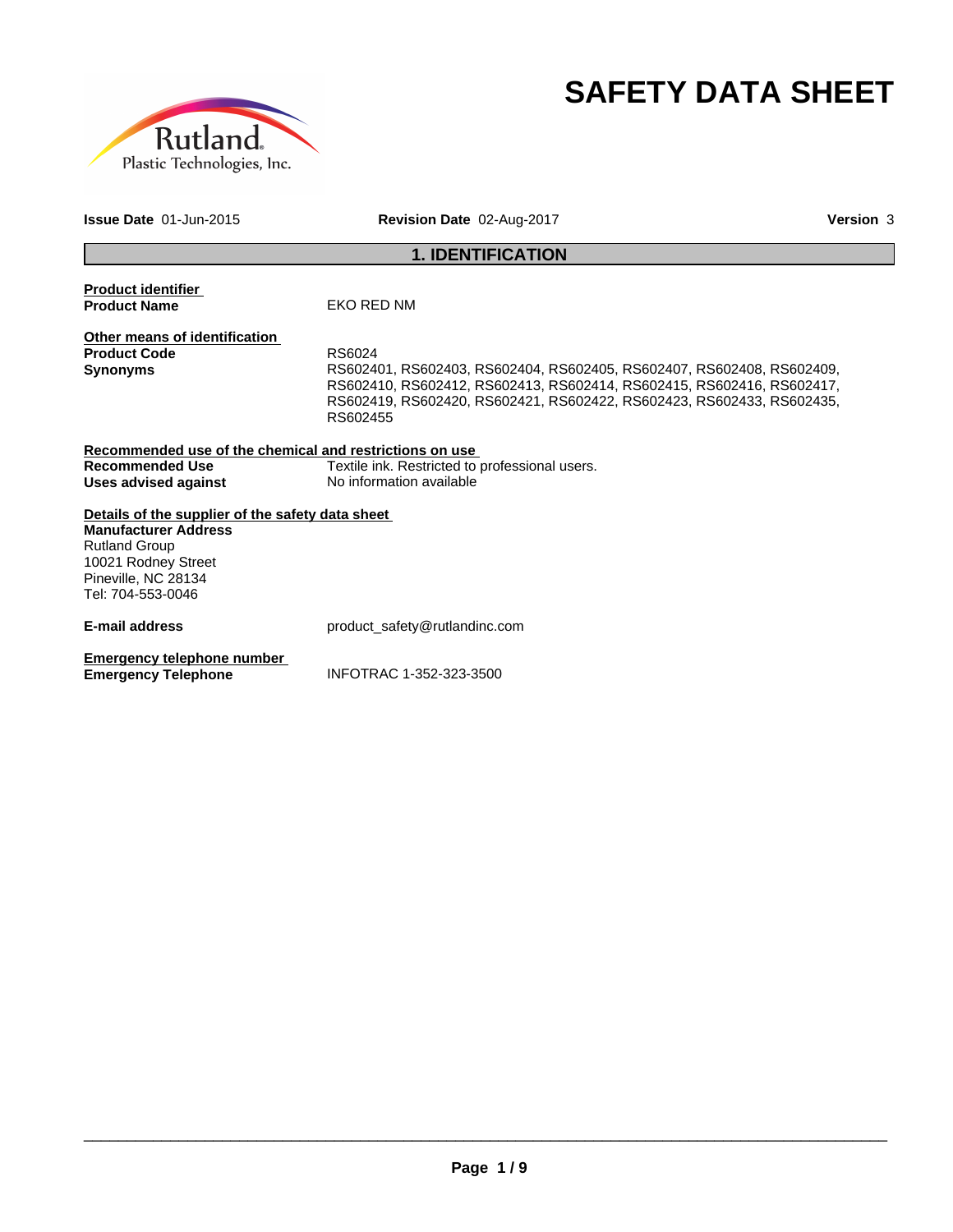## **2. HAZARDS IDENTIFICATION**

## **Classification**

#### **OSHA Regulatory Status**

This chemical is not considered hazardous by the 2012 OSHA Hazard Communication Standard (29 CFR 1910.1200)

#### **Label elements**

**Emergency Overview Hazards not otherwise classified (HNOC)** Not applicable The product contains no substances which at their given concentration, are considered to be hazardous to health **Appearance** viscous **Physical state** liquid **Odor** Slight

**Other Information**

Not applicable

Unknown acute toxicity 48.5% of the mixturehas not undergone testing for acute toxicity

## **3. COMPOSITION/INFORMATION ON INGREDIENTS**

#### **Substance**

| Chemical '<br><b>Name</b>                                                                                                                                                                                                     | No.                              | Weiaht-% | Secret<br>rage |  |
|-------------------------------------------------------------------------------------------------------------------------------------------------------------------------------------------------------------------------------|----------------------------------|----------|----------------|--|
| . <del>. .</del><br>CARBONA.<br>CALCIUM                                                                                                                                                                                       | $\sim$ $\sim$<br>. $-66$<br>ג-כס |          |                |  |
| The second of contribution of the factor of the bank of the street contribution of the second to be controlled to be children to the state of the second of the second of the second of the second of the second of the secon |                                  |          |                |  |

The product contains no substances which at their given concentration, are considered to be hazardous to health. \*The exact percentage (concentration) of composition has been withheld as a trade secret.

## **4. FIRST AID MEASURES**

#### **Description of first aid measures**

| Eye contact                                                 | Rinse thoroughly with plenty of water for at least 15 minutes, lifting lower and upper eyelids.<br>Consult a physician.                                      |
|-------------------------------------------------------------|--------------------------------------------------------------------------------------------------------------------------------------------------------------|
| <b>Skin contact</b>                                         | Wash skin with soap and water.                                                                                                                               |
| <b>Inhalation</b>                                           | Remove to fresh air.                                                                                                                                         |
| <b>Ingestion</b>                                            | Do NOT induce vomiting. Rinse mouth. Drink plenty of water. Never give anything by mouth<br>to an unconscious person. If symptoms persist, call a physician. |
| Most important symptoms and effects, both acute and delayed |                                                                                                                                                              |
| <b>Symptoms</b>                                             | No information available.                                                                                                                                    |
|                                                             | Indication of any immediate medical attention and special treatment needed                                                                                   |
| Note to physicians                                          | Treat symptomatically.                                                                                                                                       |
|                                                             |                                                                                                                                                              |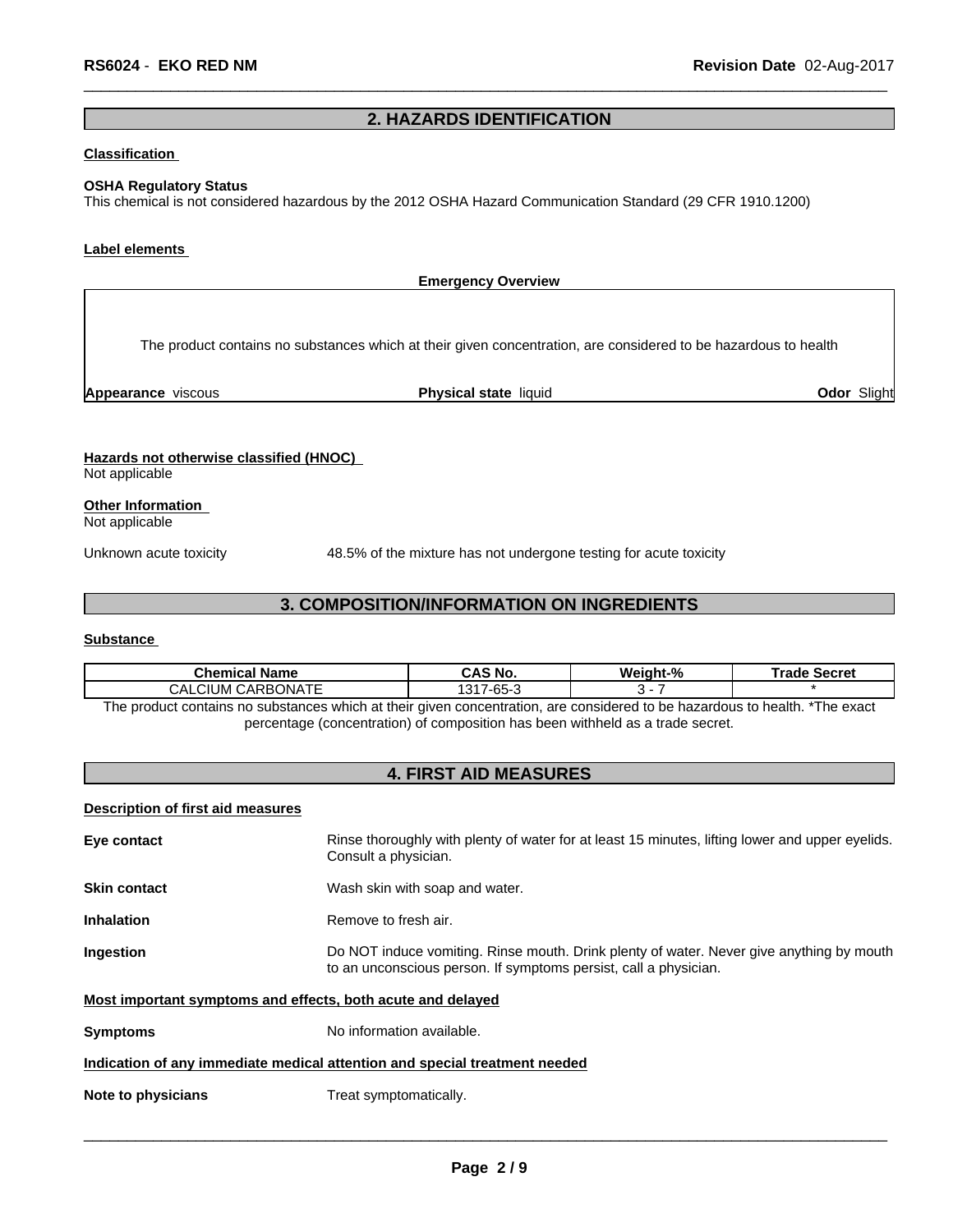## **5. FIRE-FIGHTING MEASURES**

#### **Suitable extinguishing media**

Use extinguishing measures that are appropriate to local circumstances and the surrounding environment.

**Unsuitable extinguishing media** CAUTION: Use of water spray when fighting fire may be inefficient.

### **Specific hazards arising from the chemical**

No information available.

**Explosion data Sensitivity to Mechanical Impact** None. **Sensitivity to Static Discharge** None.

#### **Protective equipment and precautions for firefighters**

As in any fire, wear self-contained breathing apparatus pressure-demand, MSHA/NIOSH (approved or equivalent) and full protective gear.

## **6. ACCIDENTAL RELEASE MEASURES**

#### **Personal precautions, protective equipment and emergency procedures**

| <b>Personal precautions</b>                          | Ensure adequate ventilation, especially in confined areas.                                                                                                                                                                                                 |  |  |  |
|------------------------------------------------------|------------------------------------------------------------------------------------------------------------------------------------------------------------------------------------------------------------------------------------------------------------|--|--|--|
| <b>Environmental precautions</b>                     |                                                                                                                                                                                                                                                            |  |  |  |
| <b>Environmental precautions</b>                     | See section 12 for additional ecological information.                                                                                                                                                                                                      |  |  |  |
| Methods and material for containment and cleaning up |                                                                                                                                                                                                                                                            |  |  |  |
| <b>Methods for containment</b>                       | Prevent further leakage or spillage if safe to do so.                                                                                                                                                                                                      |  |  |  |
| Methods for cleaning up                              | Use personal protective equipment as required. Dam up. Cover liquid spill with sand, earth<br>or other non-combustible absorbent material. Take up mechanically, placing in appropriate<br>containers for disposal. Clean contaminated surface thoroughly. |  |  |  |

## **7. HANDLING AND STORAGE**

| <b>Precautions for safe handling</b>                         |                                                                                                                             |
|--------------------------------------------------------------|-----------------------------------------------------------------------------------------------------------------------------|
| Advice on safe handling                                      | Handle in accordance with good industrial hygiene and safety practice.                                                      |
| Conditions for safe storage, including any incompatibilities |                                                                                                                             |
| <b>Storage Conditions</b>                                    | Keep containers tightly closed in a dry, cool and well-ventilated place<br>Store at temperatures not exceeding 35 °C/ 95 °F |
| Incompatible materials                                       | None known based on information supplied.                                                                                   |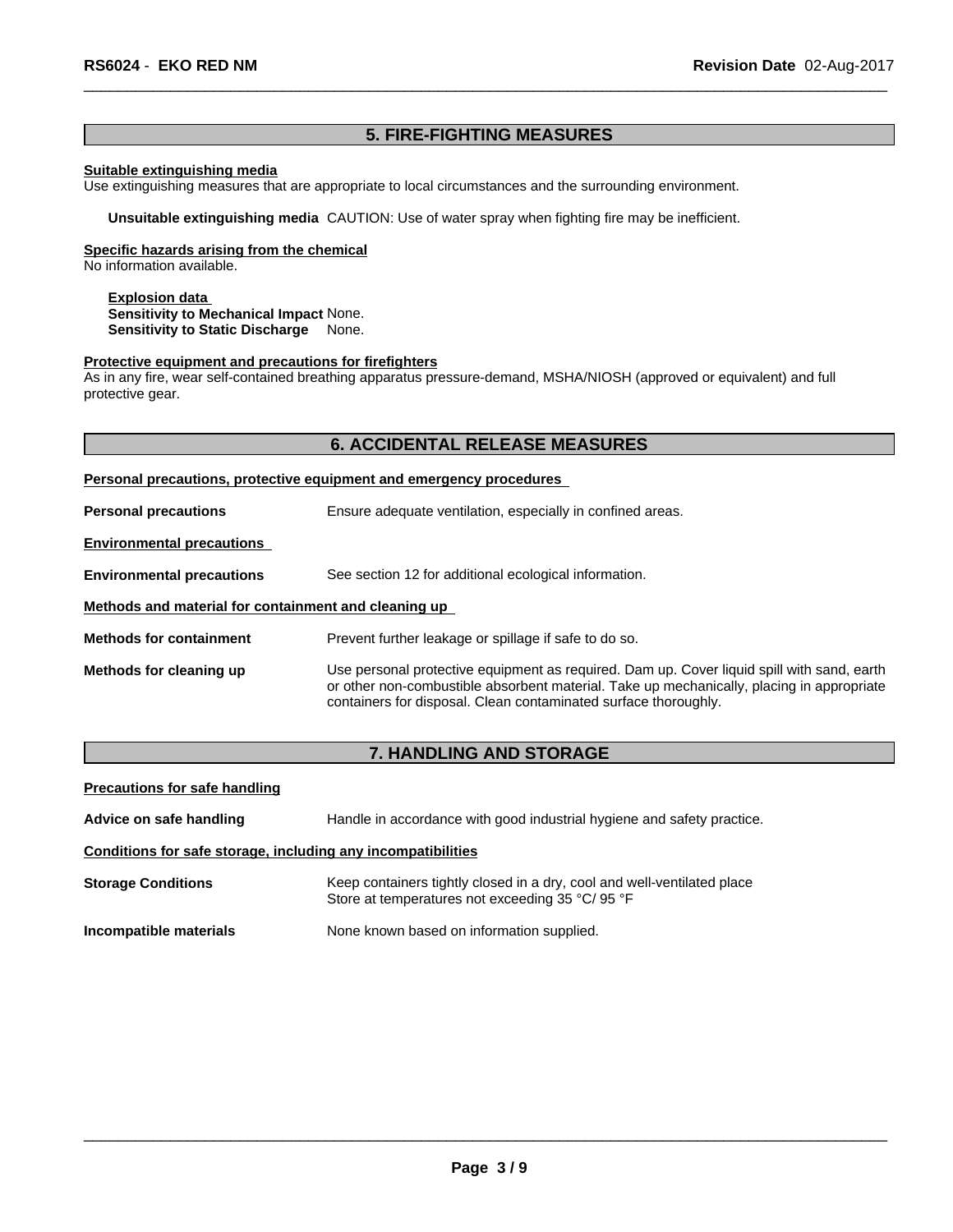# **8. EXPOSURE CONTROLS/PERSONAL PROTECTION**

## **Control parameters**

#### **Exposure Guidelines** .

| <b>Chemical Name</b> | <b>ACGIH TLV</b> | <b>OSHA PEL</b>                                         | <b>NIOSH IDLH</b>                       |
|----------------------|------------------|---------------------------------------------------------|-----------------------------------------|
| CALCIUM CARBONATE    |                  | TWA: $15 \text{ mg/m}^3$ total dust                     | TWA: 10 $mq/m3$ total dust              |
| 1317-65-3            |                  | TWA: 5 $mq/m3$ respirable fraction                      | TWA: $5 \text{ mg/m}^3$ respirable dust |
|                      |                  | (vacated) TWA: 15 $mq/m3$ total dust                    |                                         |
|                      |                  | $\sqrt{(vacated) TWA}$ : 5 mg/m <sup>3</sup> respirable |                                         |
|                      |                  | fraction                                                |                                         |

*NIOSH IDLH Immediately Dangerous to Life or Health*

| <b>Chemical Name</b> | Alberta OEL              | <b>British Columbia OEL</b> | <b>Manitoba OEL</b> | <b>New Brunswick OEL</b> |
|----------------------|--------------------------|-----------------------------|---------------------|--------------------------|
| CALCIUM CARBONATE    | TWA: $10 \text{ mg/m}^3$ | TWA: $10 \text{ mg/m}^3$    |                     | TWA: $10 \text{ mg/m}^3$ |
| 1317-65-3            |                          | TWA: 3 ma/m $^3$            |                     |                          |
|                      |                          | STEL: 20 mg/m <sup>3</sup>  |                     |                          |

| <b>Chemical Name</b> | <b>Newfoundland OEL</b> | Northwest Territories OEL    | <b>Nova Scotia OEL</b> | <b>Nunavut OEL</b>                    |
|----------------------|-------------------------|------------------------------|------------------------|---------------------------------------|
| CALCIUM CARBONATE    |                         | TWA: $10 \text{ ma/m}^3$     |                        | TWA: $10 \text{ ma/m}^3$              |
| 1317-65-3            |                         | $STEL: 20$ ma/m <sup>3</sup> |                        | STEL:<br>$\cdot$ 20 ma/m <sup>s</sup> |

| <b>Chemical Name</b> | <b>Ontario OEL</b> | <b>Prince Edward Island</b><br><b>OEL</b> | Quebec OEL               | <b>Saskatchewan OEL</b>  | <b>Yukon OEL</b>         |
|----------------------|--------------------|-------------------------------------------|--------------------------|--------------------------|--------------------------|
| CALCIUM CARBONATE    |                    |                                           | TWA: $10 \text{ mg/m}^3$ | TWA: $10 \text{ mg/m}^3$ | $STEL: 20$ mg/m $3$      |
| 1317-65-3            |                    |                                           |                          | $STEL: 20$ mg/m $3$      | TWA: 30 mppcf            |
|                      |                    |                                           |                          |                          | TWA: $10 \text{ mg/m}^3$ |

**Other Information** Vacated limits revoked by the Court of Appeals decision in AFL-CIO v.OSHA, 965 F.2d 962 (11th Cir., 1992).

#### **Appropriate engineering controls**

**Engineering Controls** Showers Eyewash stations Ventilation systems.

#### **Individual protection measures, such as personal protective equipment**

| Eye/face protection                   | Wear safety glasses with side shields (or goggles).                                                                                                                                                                                                                                                                              |
|---------------------------------------|----------------------------------------------------------------------------------------------------------------------------------------------------------------------------------------------------------------------------------------------------------------------------------------------------------------------------------|
| Skin and body protection              | Wear protective gloves and protective clothing.                                                                                                                                                                                                                                                                                  |
| <b>Respiratory protection</b>         | If exposure limits are exceeded or irritation is experienced, NIOSH/MSHA approved<br>respiratory protection should be worn. Positive-pressure supplied air respirators may be<br>required for high airborne contaminant concentrations. Respiratory protection must be<br>provided in accordance with current local regulations. |
| <b>General Hygiene Considerations</b> | Handle in accordance with good industrial hygiene and safety practice.                                                                                                                                                                                                                                                           |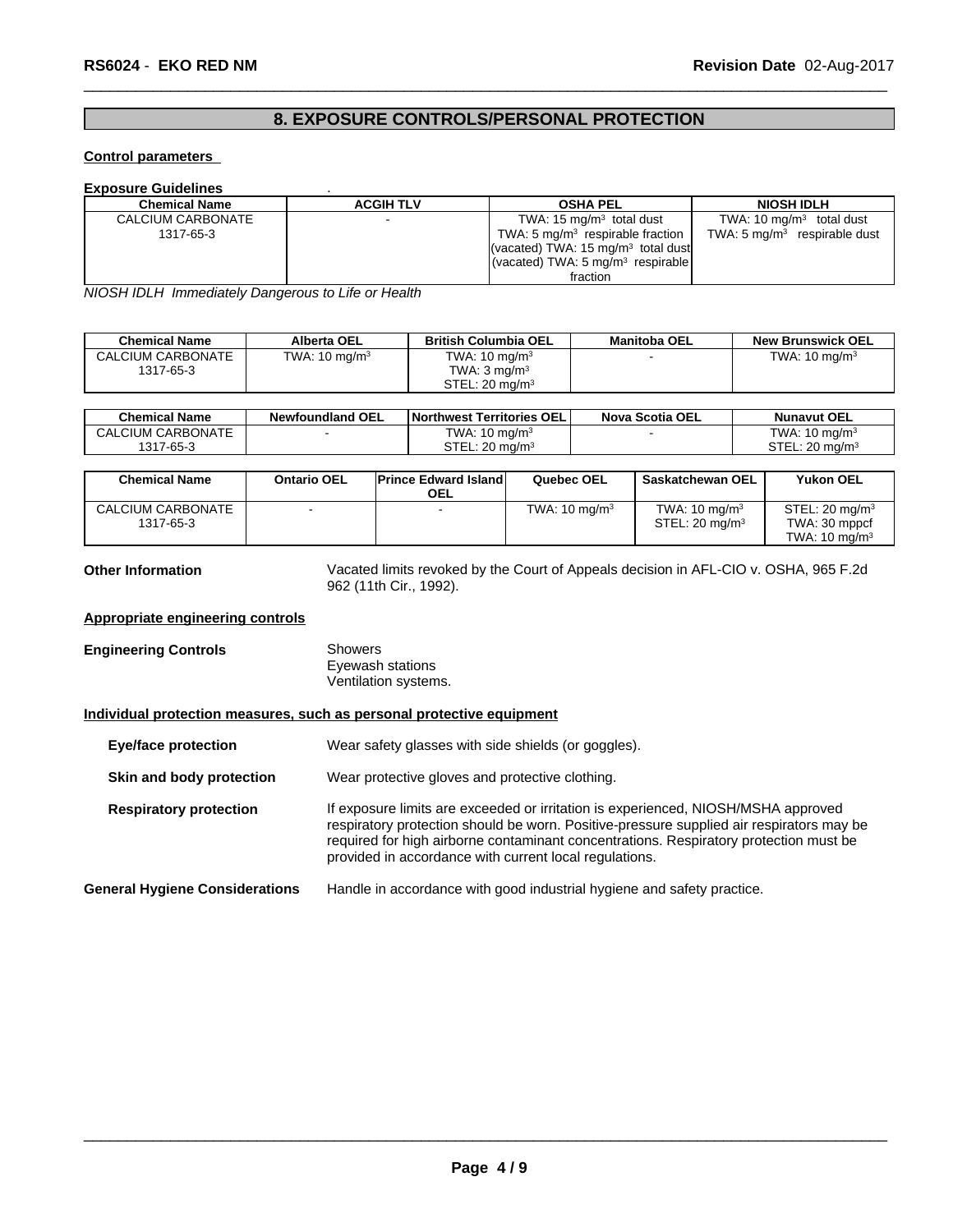## **9. PHYSICAL AND CHEMICAL PROPERTIES**

### **Information on basic physical and chemical properties**

| <b>Physical state</b>            | liquid                   |                       |                          |
|----------------------------------|--------------------------|-----------------------|--------------------------|
| Appearance                       | viscous                  | Odor                  | Slight                   |
| Color                            | colored                  | <b>Odor threshold</b> | No information available |
| <b>Property</b>                  | <b>Values</b>            | Remarks • Method      |                          |
| рH                               | $7 - 10$                 |                       |                          |
| Melting point/freezing point     | No information available |                       |                          |
| Boiling point / boiling range    | 232 °C / 450 °F          |                       |                          |
| <b>Flash point</b>               | 200 °C / 392 °F          | CC (closed cup)       |                          |
| <b>Evaporation rate</b>          | No information available |                       |                          |
| Flammability (solid, gas)        | No information available |                       |                          |
| <b>Flammability Limit in Air</b> |                          |                       |                          |
| <b>Upper flammability limit:</b> | No information available |                       |                          |
| Lower flammability limit:        | No information available |                       |                          |
| Vapor pressure                   | No information available |                       |                          |
| Vapor density                    | No information available |                       |                          |
| <b>Specific Gravity</b>          | 1.1                      |                       |                          |
| <b>Water solubility</b>          | No information available |                       |                          |
| Solubility in other solvents     | No information available |                       |                          |
| <b>Partition coefficient</b>     | No information available |                       |                          |
| <b>Autoignition temperature</b>  | No information available |                       |                          |
| <b>Decomposition temperature</b> | No information available |                       |                          |
| <b>Kinematic viscosity</b>       | No information available |                       |                          |
| <b>Dynamic viscosity</b>         | No information available |                       |                          |
| <b>Explosive properties</b>      | No information available |                       |                          |
| <b>Oxidizing properties</b>      | No information available |                       |                          |
| <b>Other Information</b>         |                          |                       |                          |
| <b>Softening point</b>           | No information available |                       |                          |
| <b>Molecular weight</b>          | No information available |                       |                          |
| <b>VOC Content</b>               | $50$ q/L                 |                       |                          |
| <b>Density</b>                   | No information available |                       |                          |

## **10. STABILITY AND REACTIVITY**

**No information available** 

#### **Reactivity** No data available

**Chemical stability** Stable under recommended storage conditions.

**Density** No information available<br> **Bulk density** No information available

#### **Possibility of Hazardous Reactions**

None under normal processing.

## **Conditions to avoid**

Extremes of temperature and direct sunlight.

### **Incompatible materials**

None known based on information supplied.

#### **Hazardous Decomposition Products**

None known based on information supplied.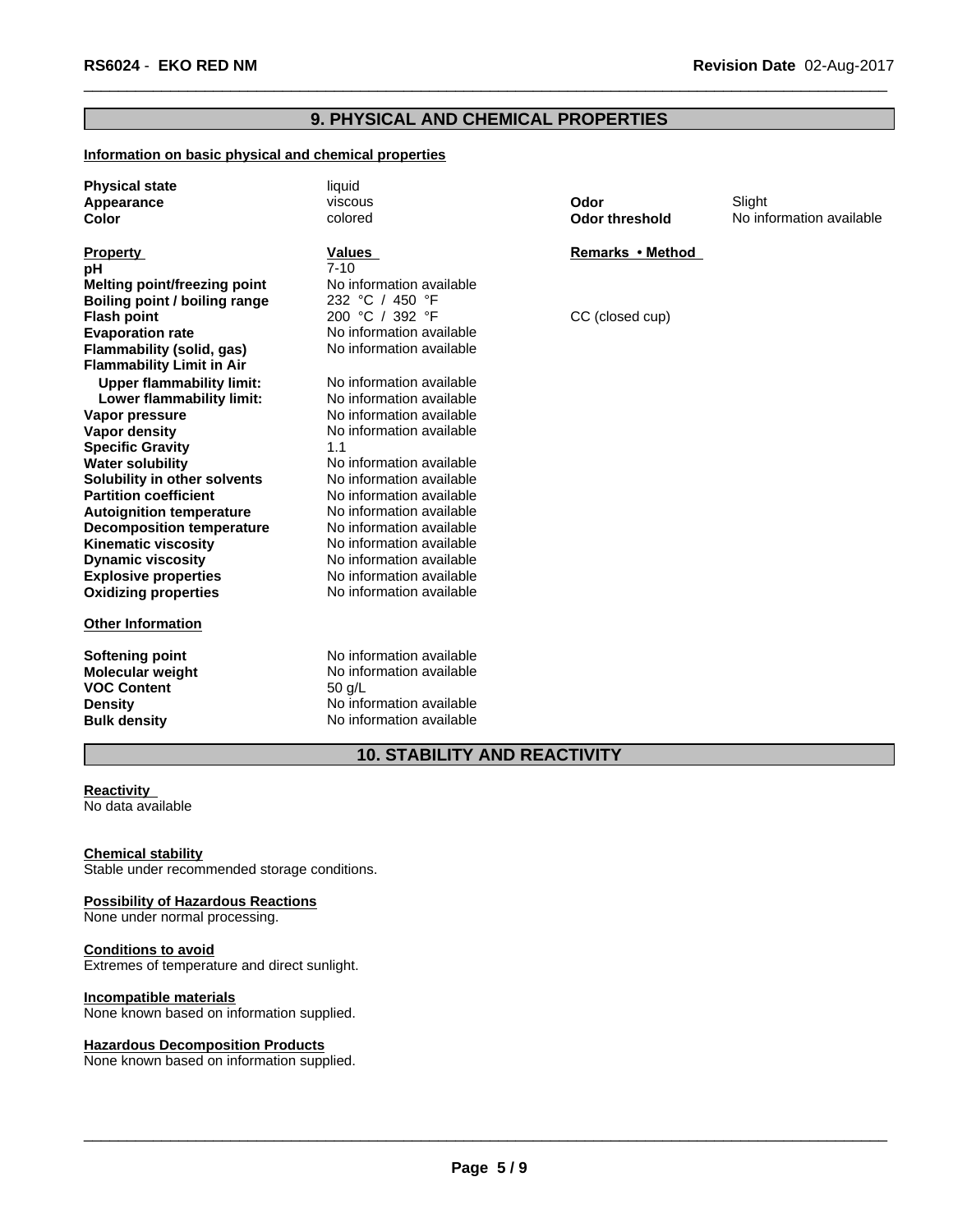# **11. TOXICOLOGICAL INFORMATION Information on likely routes of exposure Product Information** No data available **Inhalation** No data available. **Eye contact** No data available. **Skin contact** No data available. **Ingestion** No data available. **Information on toxicological effects Symptoms** No information available. **Delayed and immediate effects as well as chronic effects from short and long-term exposure Sensitization** No information available. **Germ cell mutagenicity** No information available. **Carcinogenicity** The table below indicateswhether each agency has listed any ingredient as a carcinogen. *IARC (International Agency for Research on Cancer) Group 2B - Possibly Carcinogenic to Humans Not classifiable as a human carcinogen OSHA (Occupational Safety and Health Administration of the US Department of Labor) X - Present* **Reproductive toxicity No information available.**<br>**STOT - single exposure** No information available. **STOT** - **single exposure** No information available.<br>**STOT** - **repeated exposure** No information available. **STOT - repeated exposure<br>Target Organ Effects Eyes, Respiratory system, Skin. Aspiration hazard** No information available. **Numerical measures of toxicity - Product Information The following values are calculated based on chapter 3.1 of the GHS document** . **ATEmix (oral)** 5518<br> **ATEmix (dermal)** 5297 **ATEmix (dermal)** 5297<br>**ATEmix (inhalation-gas)** No information available **ATEmix (inhalation-gas)** No information available<br>**ATEmix (inhalation-dust/mist)** No information available **ATEmix** (inhalation-dust/mist) **ATEmix (inhalation-vapor)** No information available **12. ECOLOGICAL INFORMATION**

#### **Ecotoxicity**

57 % of the mixture consists of component(s) of unknown hazards to the aquatic environment

#### **Persistence and degradability** No information available.

**Bioaccumulation** No information available.

**Other adverse effects** No information available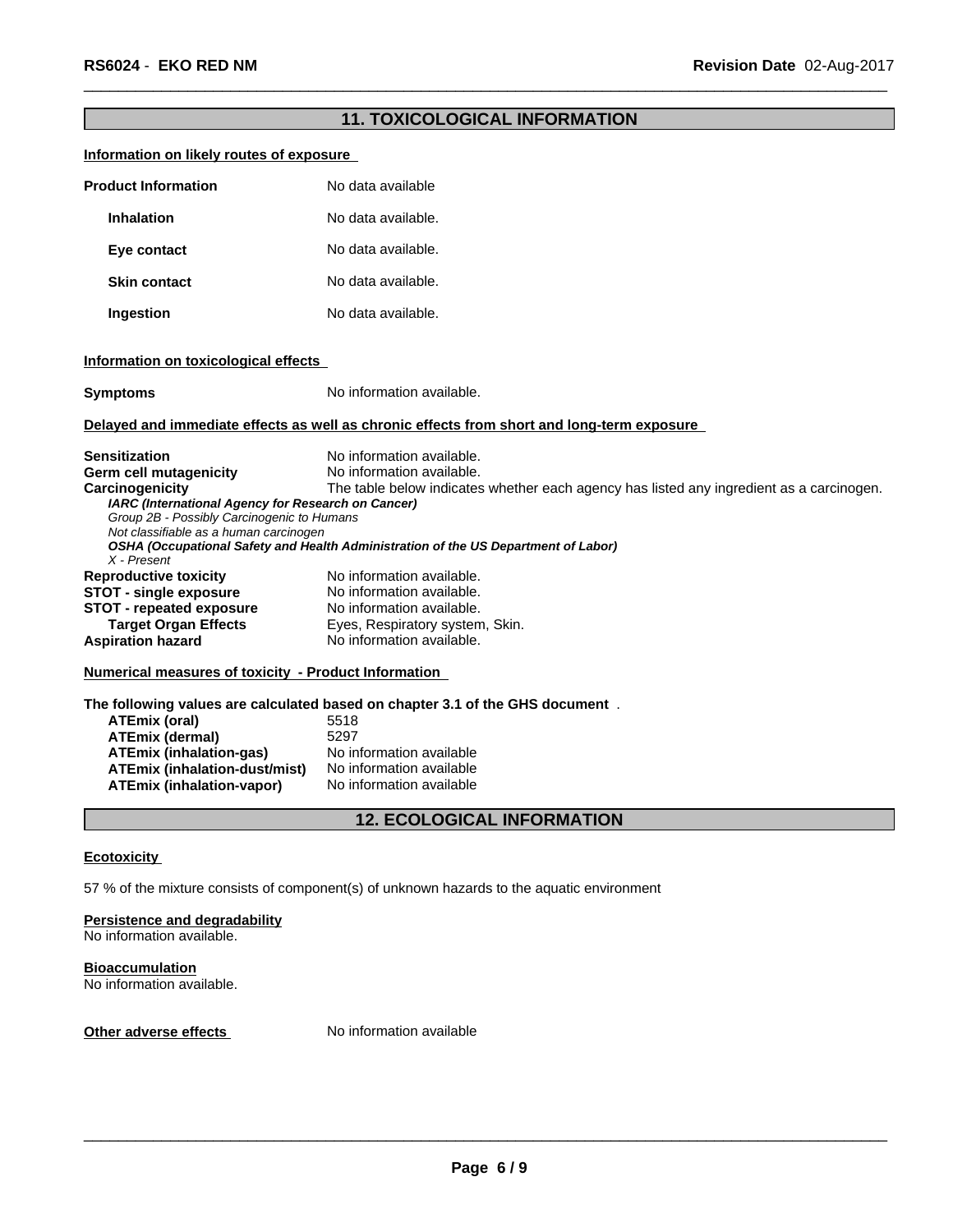# **13. DISPOSAL CONSIDERATIONS**

### **Waste treatment methods**

**Disposal of wastes** Disposal should be in accordance with applicable regional, national and local laws and regulations.

**Contaminated packaging** Do not reuse container.

# **14. TRANSPORT INFORMATION**

| <u>DOT</u>  | Not regulated |
|-------------|---------------|
| <b>TDG</b>  | Not regulated |
| <b>MEX</b>  | Not regulated |
| ICAO (air)  | Not regulated |
| <b>IATA</b> | Not regulated |
| <b>IMDG</b> | Not regulated |
| <b>RID</b>  | Not regulated |
| <b>ADR</b>  | Not regulated |
| <b>ADN</b>  | Not regulated |
|             |               |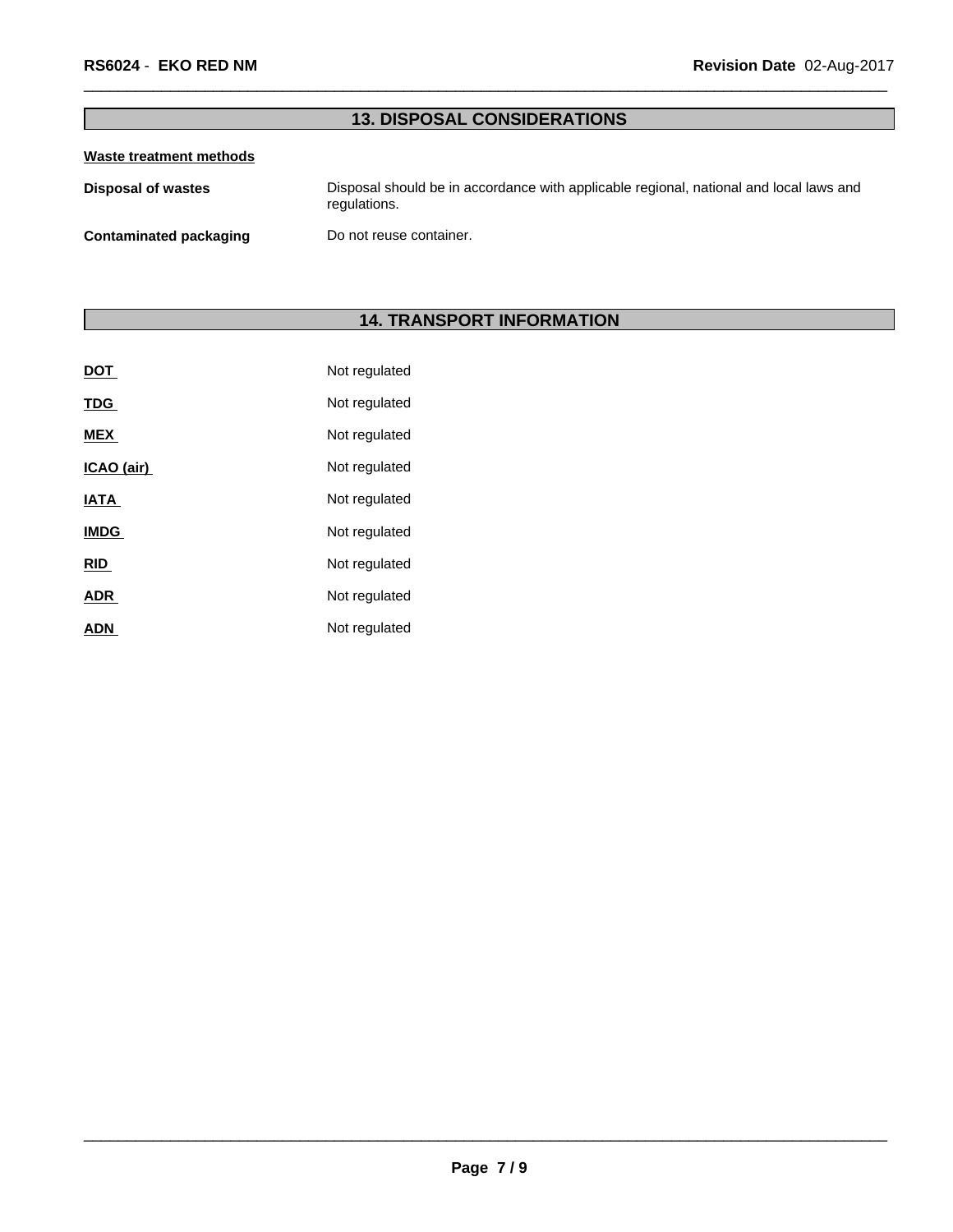## **15. REGULATORY INFORMATION**

## **International Inventories On Inventory (Yes/No)**

| <b>TSCA</b>          | Yes |  |
|----------------------|-----|--|
| <b>DSL/NDSL</b>      | Yes |  |
| <b>EINECS/ELINCS</b> | Yes |  |
| <b>ENCS</b>          | Yes |  |
| <b>IECSC</b>         | No  |  |
| KECL                 | Yes |  |
| <b>PICCS</b>         | Yes |  |
| <b>AICS</b>          | No  |  |
|                      |     |  |

 **Legend:** 

 **TSCA** - United States Toxic Substances Control Act Section 8(b) Inventory

 **DSL/NDSL** - Canadian Domestic Substances List/Non-Domestic Substances List

 **EINECS/ELINCS** - European Inventory of Existing Chemical Substances/European List of Notified Chemical Substances

 **ENCS** - Japan Existing and New Chemical Substances

 **IECSC** - China Inventory of Existing Chemical Substances

 **KECL** - Korean Existing and Evaluated Chemical Substances

 **PICCS** - Philippines Inventory of Chemicals and Chemical Substances

 **AICS** - Australian Inventory of Chemical Substances

#### **US Federal Regulations**

#### **SARA 313**

Section 313 of Title III of the Superfund Amendments and Reauthorization Act of 1986 (SARA). This product does not contain any chemicals which are subject to the reporting requirements of the Act and Title 40 of the Code of Federal Regulations, Part 372

#### **SARA 311/312 Hazard Categories**

| No. |  |
|-----|--|
| Nο  |  |
| No. |  |
| N٥  |  |
| Nο  |  |
|     |  |

#### **CWA** (Clean Water Act)

This product does not contain any substances regulated as pollutants pursuant to the Clean Water Act (40 CFR 122.21 and 40 CFR 122.42)

#### **CERCLA**

This material, as supplied, does not contain any substances regulated as hazardous substances under the Comprehensive Environmental Response Compensation and Liability Act (CERCLA) (40 CFR 302) or the Superfund Amendments and Reauthorization Act (SARA) (40 CFR 355). There may be specific reporting requirements at the local, regional, or state level pertaining to releases of this material

#### **US State Regulations**

#### **California Proposition 65**

This product does not contain any Proposition 65 chemicals

#### **U.S. State Right-to-Know Regulations**

| <b>Chemical Name</b>                 | New<br>. Jersev | <b>Massachusetts</b> | Pennsylvania |
|--------------------------------------|-----------------|----------------------|--------------|
| <b>I CARBONATE</b><br><b>CALCIUM</b> |                 |                      |              |
| 1317-65-3                            |                 |                      |              |

#### **U.S. EPA Label Information**

**EPA Pesticide Registration Number** Not applicable